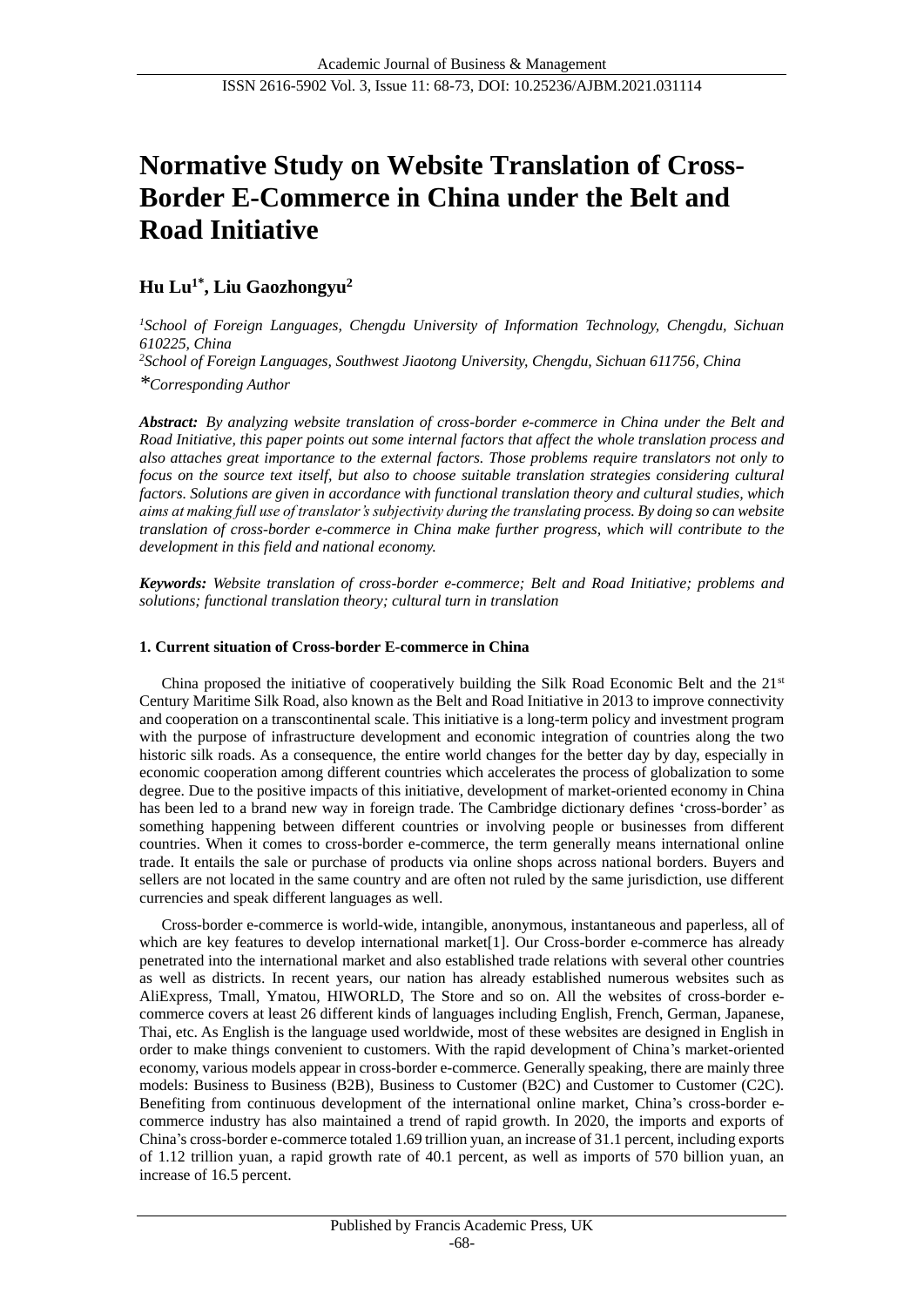#### **2. Problems in Website Translation of China/s Cross-border E-commerce**

In accordance with current situation of cross-border e-commerce in China, it is obvious that website translation of this field will certainly play a more essential role in the future. In cross-border e-commerce, through descriptions and pictures can customers get to know the products they want to buy. Therefore, not only accuracy of language but also efficiency of translation should be attached great importance to, for these two factors will inevitably affect customers' buying decision to a large degree. However, by analyzing the quality of website translation, a lot of problems have been found, all of which can be roughly divided into two, internal and external factors.

#### *2.1. Internal Factors*

In this essay, internal factors refer to problems that exist in both original and target texts, such as choice of key words, accuracy of language and structure of sentences. To start with, key words speak out the most prominent characteristic of a product, by which customers can figure out its feature, function and quality so as to instantly have a better understanding of it in an all-round way . However, some companies in China tend to choose more exaggerated words as key words, considering overstatement as a great attraction to customers. But the drawback is that exaggeration may lead to confusion, which it will make it difficult for customers to get the correct information. Another problem is that vendors think an full description does contribute to their products, so they tend to cluster a bunch of words together regardless of their necesity (While shopping online, almost every customer prefers to spend less time on gathering information rather than keep browsing the website for hours on end. As a result, precise, brief and accurate keywords describing the most distinctive features of a product, with fewest possible words, can perform their job quite well. Perhaps someone will wonder why the choice of key words should be considered as an internal factor lying in translation. The reason is that translating is a specific language activity based on a source text, which is to say quality of the original text will certainly affect efficiency of the target text. In this way, right choice of words in original text is the first step to present an effective translation.

What's more, cross-border e-commerce is an emerging field in international commerce and business English is a branch of English language system, which is used for specfic purposes in foreign trade[2]. One of the most important features of business English is accuracy of language, especially in translating introduction of products, because it is one of the two ways for customers to get a direct and clear impression. Unlike general English, language used in a certain field has its own fixed collocation, such as blue ship, free on board as well as cash on delivery in Business English[3]. A slight move in one part may affect the situation as a whole. If one word is misused, the entire meaning will change. However, inaccurate expression always can be seen in website translation of cross-border e-commerce, for example, *authority to import and export*. The correct expression of this phrase should be *right to import and export*. Such errors may be caused by machine translation or unprofessional translators. Although translation machines are updated from time to time, sometimes they still just translate meaning instead of the right collocation, if there is no relevant data in its term-base. Different words and phrases in one language may have a similar meaning, and this will lead some translators who lack professional knowledge in business English to make the same mistake as translation machines.

The last internal factor this essay will discuss is the structure of sentences. During the daily reading or communication, it is quite easy to find different sentence arrangements between Chinese and English. In China, people tend to use short and simple sentences usually with the most essential information in the last part to express their ideas while people in English-spoken countries prefer longer and more complex expression with its core at the beginning. However, in website translation of cross-border ecommerce, English translations usually follow the original Chinese sentence pattern and arrangement, which may lead to confusion while reading. The difference in sentences structure should also be emphasized while translating, in accordance with which translators are required to rearrange the sentence structure, so that convenience in reading is prepared for customers. If companies choose machine translation, post-editing is necessary, for machines are often unlikely to realize different sentence arrangements without pre-set programming.

#### *2.2. External Factors*

External factors stand for factors that influence translators as well as readers during process of translating, reading and understanding such as cultural factors. Some companies spare no efforts to polish words, phrases as well as sentences in translation without taking cultural factors into account. For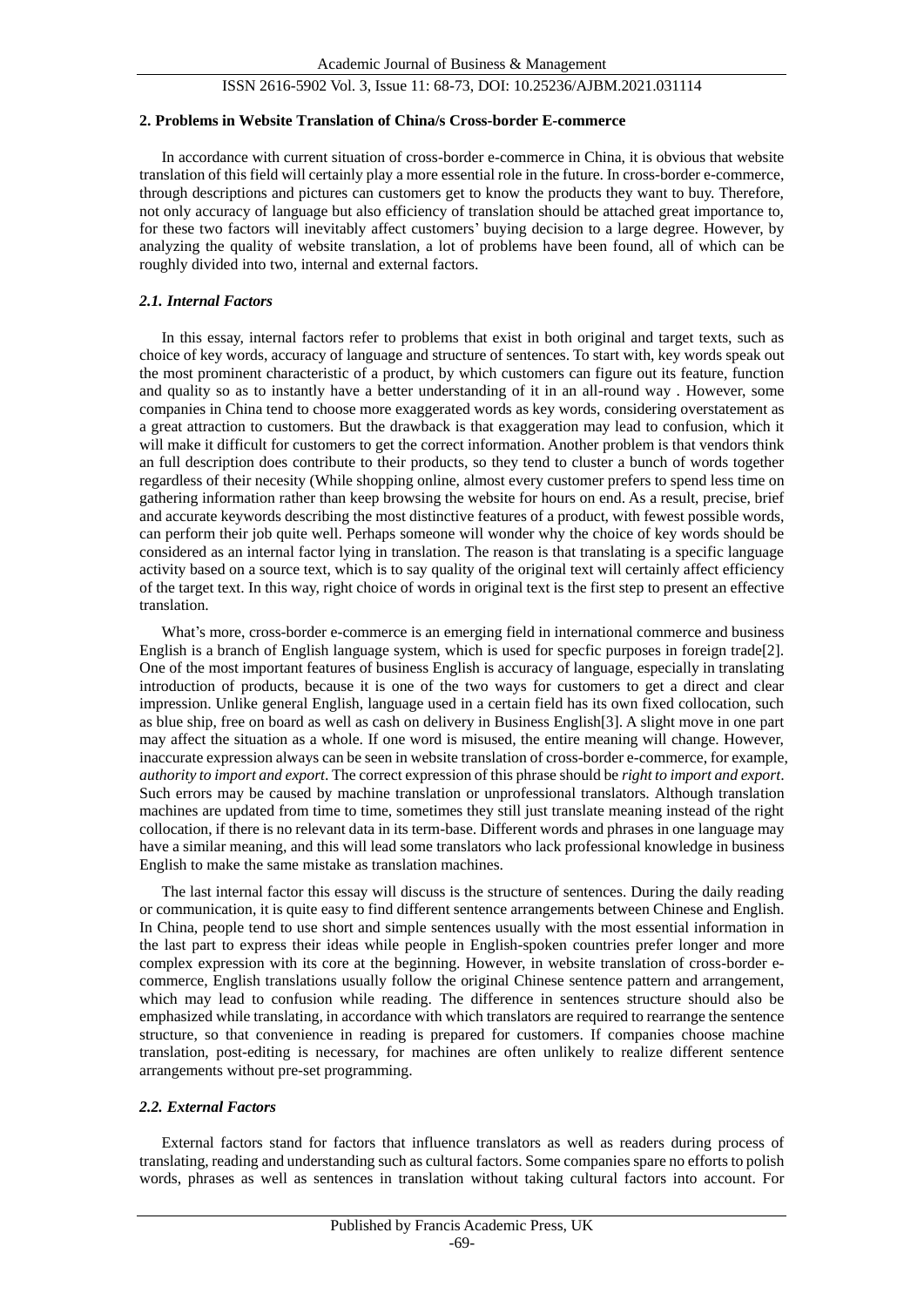example, if garment companies in China never notice the different expression of size between Chinese and western culture, literally translating the size used in China into English language. As a result, there is no doubt that customers in English speaking countries will not buy these products, because the product dose not fit their height and weight. Values vary from one nation to another, and this can explain why people usually put superiority on their own culture. Insufficient comprehension or misunderstanding of culture and custom, such as religious belief and dietary habit in target nation, may lead to dissatisfaction among target costumers.

Translation is not only transformation of words between two languages, but also communication among different nations. Cultural factors require researchers to pay attention to other fields beyond language studies and translators to carry out translation in accordance with cultural diversity. Firmly rooting in the spirits of a nation, these factors affect its people unconsciously and cannot be removed with ease. Carrying out translation activities without taking cultural differences into consideration often dose not make sense, and it may accomplish the very opposite. Quality as well as efficiency of translation will not be improved, if translators only fix their eyes on the text itself instead of taking external factors into consideration.

#### **3. Solutions to the Problems in Translation**

By analyzing website translation of China's cross-border e-commerce, problems lie in both translating process and target text can be found, which requires some suggestion to be proposed, so as to improve efficiency of translation and promote sales of the products. Aimed at solving problems of different kinds, advice will be put forward from internal and external factors respectively.

#### *3.1. In Terms of Internal Factors*

There is no doubt that text on the websites of cross-border e-commerce has specific function, attracting or persuading customers to buy their products. On account of such purposes, functionalist translation theory is an effective way to guide the whole translation process. Functionalist translation theory with Skopos theory as the core, emphasizes functions of translation. This theory advocates translators to analyze the source text by clarifying author's intention and purpose before start translating.

Reiss generalized features of four different types of text, including informative, expressive, operative and audio-medial text. Translating an informative texts should convey indicative or conceptual content of the source text, while translated version of expressive texts is required to reproduce aesthetic and artistic form of the original one. Operative discourses, both in source language as well as target language, are supposed to evoke expectant response from their readers, and audio-medial ones need to seek for some auxiliary methods, such as dubbing words in video or music. Contents on the websites of crossborder e-commerce mainly has two functions, introducing product and persuading costumers into buy ing, so the text belongs to informative and operative discourse. It is a combination of economy and culture, which is expected to motivate or stimulate costumers during their [4]. An effective and qualified version in target language ought to maintain the same function. The translation is supposed to present a clear, understandable and attractive description of products, which will help costumers from other nations make their decision. All the website translation of cross-border e-commerce should be carried out following the requirements mentioned above. Only by doing so, can the translated version fulfill its function as an informative and operative discourse.

As to translation of keywords, the first step that sellers should take is to choose appropriate words. Appropriate keywords refer to words that precisely highlight main features of product itself. Keywords not only need to be translated, but also need to be searched and verified online[5]. Many vendors believe that forming a more standardized description with terms and translating Chinese keywords into English is what they only need to do. However, according to theory of language economics, language is a valuable and effective product, so that both businessmen and translators need to dig out economic benefits implied in the language. Keywords of a product should never remain unchanged because of the variable market trends. Before choosing a keyword, vendors are better to do some market researches and be informed with current market conditions, so that they will know which words used in description may bring maximal profits.

According to functions of an informative and operative text, accurate translation of terms in business English is essential, while mistranslation may cause barriers in reading and understanding. Without an accuracy translation, original meaning cannot be conveyed in target language and costumers are likely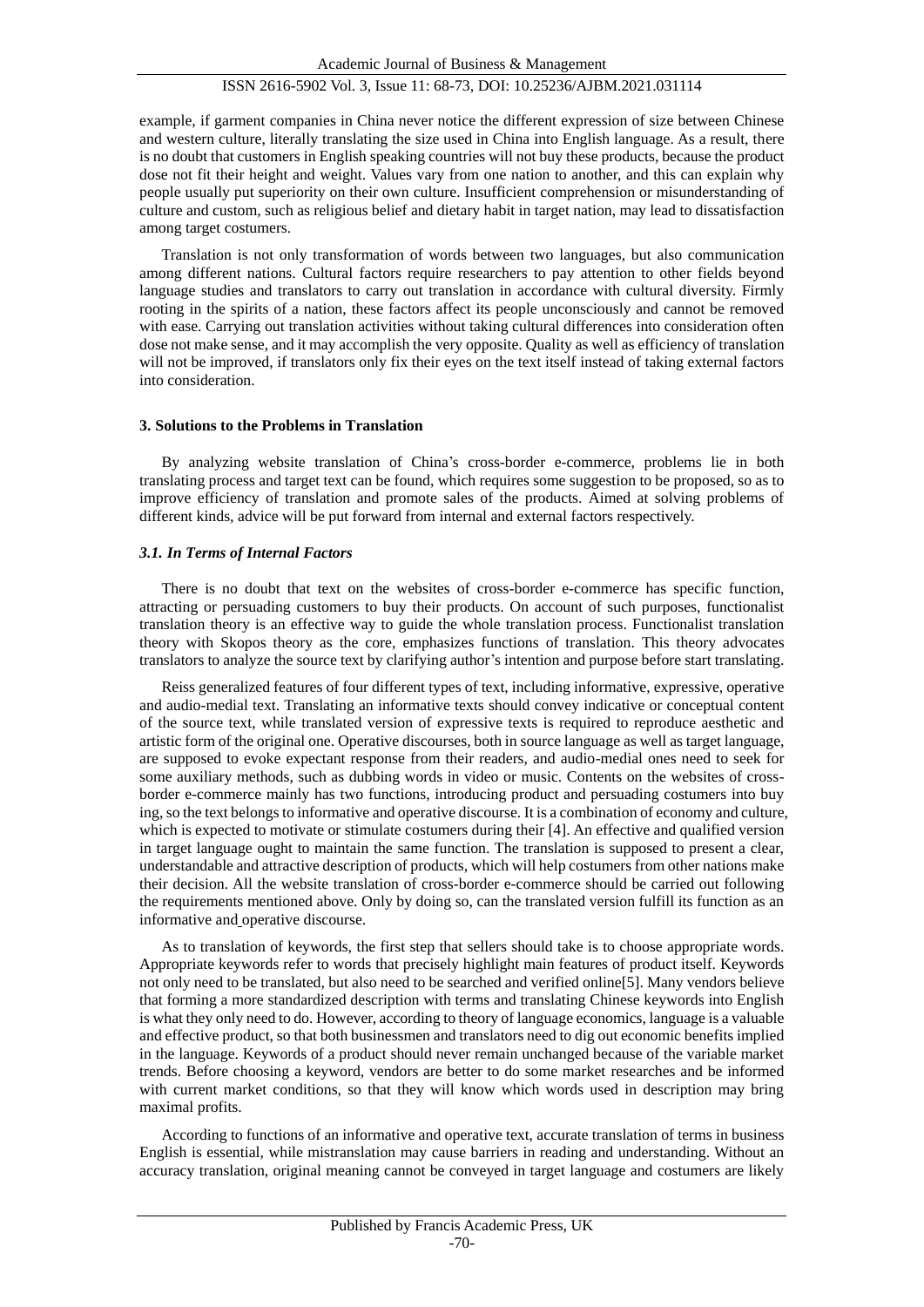to be confused by incorrect English expression. In order to deal with this kind of problem, database of translation machine is supposed to be enlarged, while translators need to do much more practice and memorize as many collocations as they can[6]. During the translating process, whenever come across some words or phrases that translators are not familiar with, especially some collocations or abbreviations, such as original equipment manufacturing (OEM), China compulsory certification (CCC) and federal communications commission (FCC), looking up in a dictionary or searching for parallel texts is a must. After practicing from time to time, translators' experience in translation will accumulate and translation skills can also be improved. Qualified translators are required to make sure every word as well as sentence they translate does make sense, in other words, maintaining accuracy of language in target text, which cannot be simply achieved by literal translation. An effective translation not only translate literal meaning but also follow the correct collocation. Although checking translation word by word may be a tough task, this is what a professional translator always bear in mind.

The third part comes to different sentence arrangements between Chinese and English. The western mode of thinking is essentially rational, and westerners often arrange a sentence in an objective tone, expressing how objects act on people's perception. On the contrary, traditional Chinese philosophy derived from exploring the existence, essence and value of human beings. As a result, Chinese people often arrange the sentence with a person as its subject. Another distinctive feature between Chinese and English expression is that Chinese people prefer short and simple sentences with the core information at the end while people from western world tend to use long and complex expression with the most important part at the beginning. Differences in expression and sentence arrangement also affect efficiency and quality of translation. While translating, translators should be aware of such distinctions and rearrange sentence order in target language, which will offer great help to remove obstacles in reading. Therefore, Costumers are able to catch the most important information effortlessly and have a better understanding about the product. Then, sales volume also goes up with function of an effective translation being achieved.

#### *3.2. In Terms of External Factors*

The culture turn in translation study was initially put forward by Bassnett and Lefevere in 1990, pointing out that analysis of translation cannot neglect the body that surrounds it[7]. Lefevere advocated that translation is not carried out in vacuum. The certain era in which translators live and understanding of own culture will inevitably affect their translation style as well as methods[8]. They considered that translation study should no longer follow the linguistic mode, for the previous one only focused on language itself. In their brand new point of view, except focusing on language issues, translation studies also need carry out discussions in a broader historical and cultural perspective, like sociology as well as psychology[9]. Meanwhile, the traditional view considering translators as "servants" of original texts has also changed with the cultural turn in translation study. The role of translators in translating process has been redefined, and their subjectivity in translation has caught much attention in researches[10]. Language is the carrier and manifestation of one culture on which it bases, reflecting and revealing all the features a nation has. Hence, translation is not only an activity that conveys linguistic notations from one langue to another, but also an exchange of information among different countries and districts.

Although cross-border e-commerce is an emerging field in business activities, it is still a specific kind of communication between trading nations, which has an inseparable connection with cultural factors. When translating the name or introduction of a product, it is likely for translators to come across cultureloaded words. Sometimes an image cannot be found in another culture like mythological creatures, or in some cases, the same thing might have totally different meanings in two nations, which is considered as the inequality of cultural factors. While translating culture-loaded words, translators ought to take full advantage of their subjectivity, choosing appropriate words in accordance with cultural characteristics of the target nation. Translation strategies and methods like conversion, amplification, ellipsis, alienation or domestication, if used properly, will contribute a lot.

What's more, in website translation of cross-border e-commerce, translators should keep various kinds of taboos in mind, so as to overcome the obstacles caused by cultural differences in translating process and follow the etiquette and customs in other countries, which can help enhance mutual understanding and promote further cooperation[11]. For example, the number 13 has no particular significance in China , but it is considered ominous in western world because of religious factors: Jesus was betrayed by his 13<sup>th</sup> disciple, Judas. Religion plays an essential role in daily life of westerners, so this story in *Bible* will certainly affect their choice. To avoid problems lead by such differences, both vendors as well as translators should acquire knowledge of cultural background and be highly alert while introducing the product and translating the original text.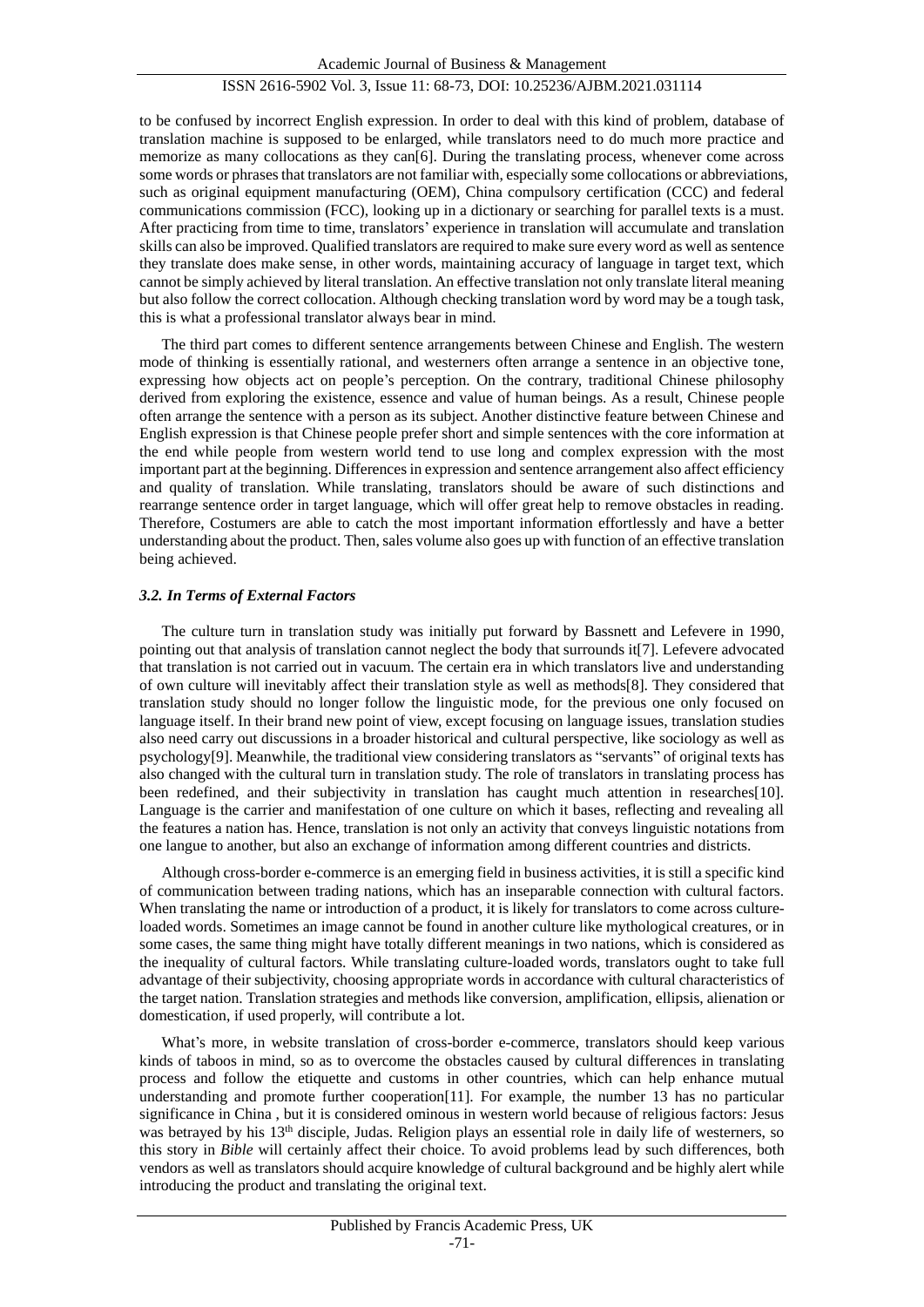#### **4. Conclusion**

With rapid development of cross-border e-commerce, business activities break the previous limitation of time and space. Business English is generally used as a common language in foreign trade. Analysis on website translation of cross-border e-commerce indicates that many problems still exist. If translating strategies or methods remain unchanged, efficiency of translation has no chance to be enhanced and vendors won't get their expected profits. Due to higher standards and more strict requirements of translation in business activities, nowadays, translators working in this field need to be proficient in both English and Chinese, recite features of different texts, memorize basic vocabulary as well as fixed collocation in business English. With the aid of machine translation and computer aided translation, some language problems can be solved automatically. Proper application of translation skills and methods such as conversion, amplification, ellipsis, alienation and domestication is also an effective way to provide a readable and understandable translation for costumers in target language. Moreover, translators are better to study professional knowledge before translating and be aware of different cultural factors, so as to ensure language accuracy and avoid problems caused by differences in customs.

Lasting for thousand years, the spirit of ancient silk roads, a precious legacy of human civilization, worships peace, cooperation, openness, inclusiveness and mutual benefit. In order to carry forward the tradition and go further, the Belt and Road connects the continents of Asia, European and Africa, encompassing countries and districts with huge potential for economic development. Trade cooperation between China and countries along the Belt and Road continues and becomes a new vibrant driving force for foreign trade development. In the context of the Belt and Road Initiative, a large number of Chinese companies have gone abroad and explored market overseas. This has infused great vitality into China's economy, which also speeds up developing process of cross-border e-commerce. In order to carry out effective online business activities, website translation of cross-border e-commerce is of great importance, because this is one of the most convenient ways for customers to buy their ideal products. Proper translation will help customers have a further understanding of those products and make their decision in an all-round way, which will also bring benefits to vendors and achieve win-win situation on both sides. As the ancient silk roads have witnessed countless interchanges as well as communications between different cultures and civilizations, at present, such activities still carry on along the process of history.

#### **Acknowledgement**

2020 Translation theory and practice special research project of Fudan University Press and Sichuan Translation Association---Normative Study on Website Translation of Cross-Border E-Commerce in China under the Belt and Road Initiative (YX2020027). 2021 undergraduate education and teaching research and reform project and undergraduate teaching engineering project --- Online and offline mixed course construction of business writing in the era of Internet economy. (JYJG2021057).

#### **References**

*[1] Feng Lin, Xu Hongmin (2018). A Study of Functional Equivalence in C-E Translation of Cross-Border E-Commerce. Home Drama, no.30, pp.195-197.*

*[2] Xu Huilin (2016). Language features and translation skills of business English. Overseas English, no.7, pp.120-122.*

*[3] Ning Yajing (2014). Problems and Solutions in Business English. English Square, no.2, pp.46-46 [4] Cui Qiliang (2016). Human-Computer Interaction Translation Strategy. Contemporary Foreign Language Studies, no.3, pp.45-52.* 

*[5] Yang Ni (2020). The Translation Strategy of Product Information on the Platform of Cross-Border E-Commerce. PR Magazine, no.7, p279-280.*

*[6] Zhao Hui (2019). Translation of Cross-Border E-Commerce Based on Human-Computer Interaction. Chinese Science & Technology Translation Journal, Vol.32, no.1, pp.26-29.*

*[7] Bassnett S (2012). Translation Studies. Shanghai Foreign Language Education Press, pp.12*

*[8] Lefevere A (2004). Translation/History/Culture (A Sourcebook). Shanghai Foreign Language Press, pp.14.*

*[9] Chen Yan, Huang Jingjing (2014). The Culture Turn in Translation Studies. Open Journal of Modern Linguistics, no.4, pp.487-494.*

*[10] Huang Shufen (2019). A Study of the Translator's Subjectivity in Literary Translation—Exemplified*